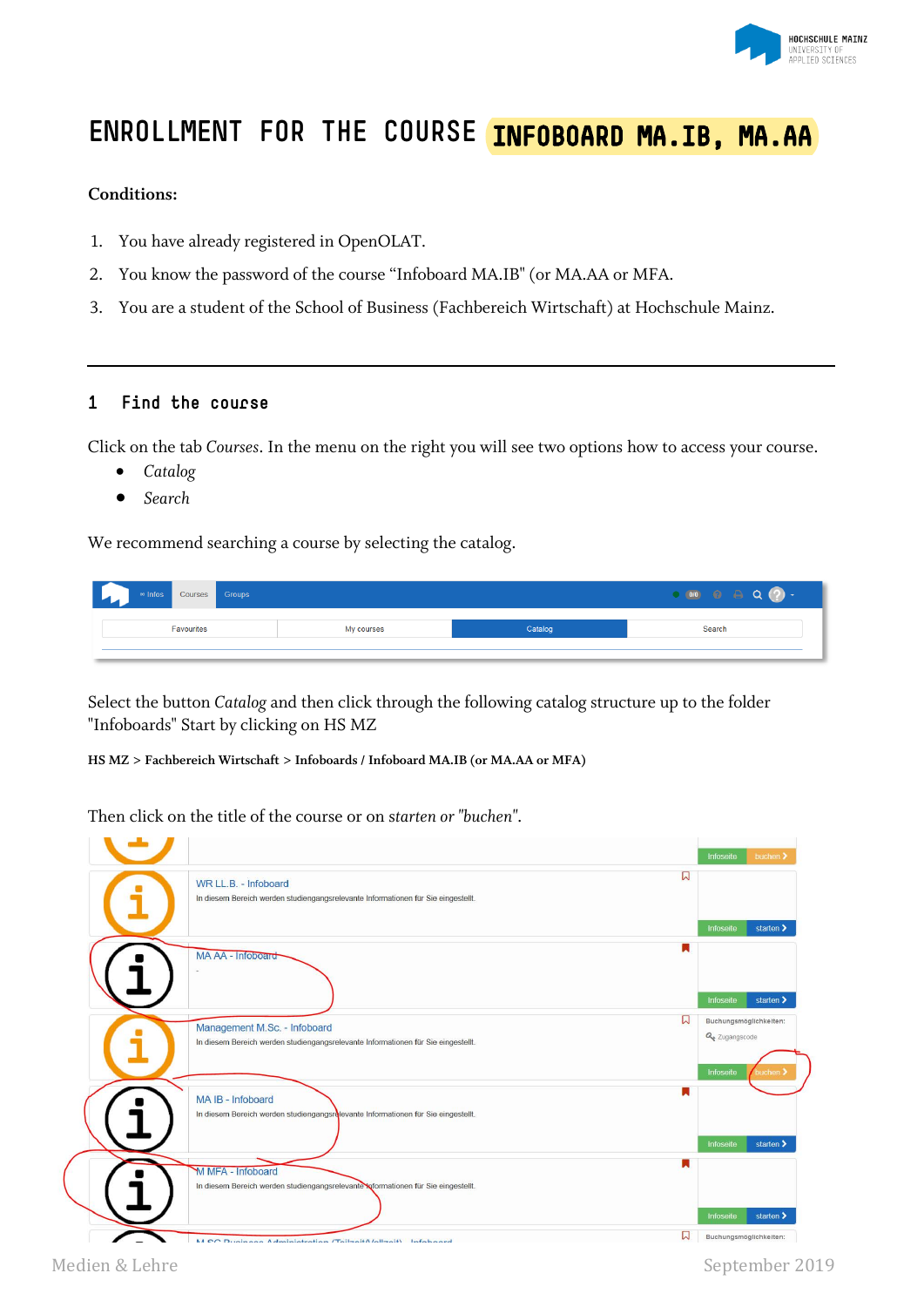

## **2 Take the course**

Enter the access code for the course which had been given to you. Then click on *Check*.

| <b>く</b> / international office |                |            |                                                                                      | $\pmb{\times}$        |
|---------------------------------|----------------|------------|--------------------------------------------------------------------------------------|-----------------------|
|                                 |                |            | $\Omega$<br>$\circ$<br>Course info<br>Course chat                                    | д<br>My course        |
| international office            | Password-check |            |                                                                                      |                       |
|                                 |                |            | This area is protected by password. Insert the corresponding password to get access. |                       |
|                                 |                | Password * |                                                                                      |                       |
|                                 |                |            | Check                                                                                | $\triangle$ Go to top |

If your access code was accepted you will see the start page of the course and the word *Registration* in the left column.

# **3 Enroll in the group you belong to**

Then a chart starting with the title of the groups to which the course belongs will be displayed in a row. Please choose the group you belong to. (for example the group MA.IB 20/21) Enroll in this group by clicking *Enrol* below in the middle column.